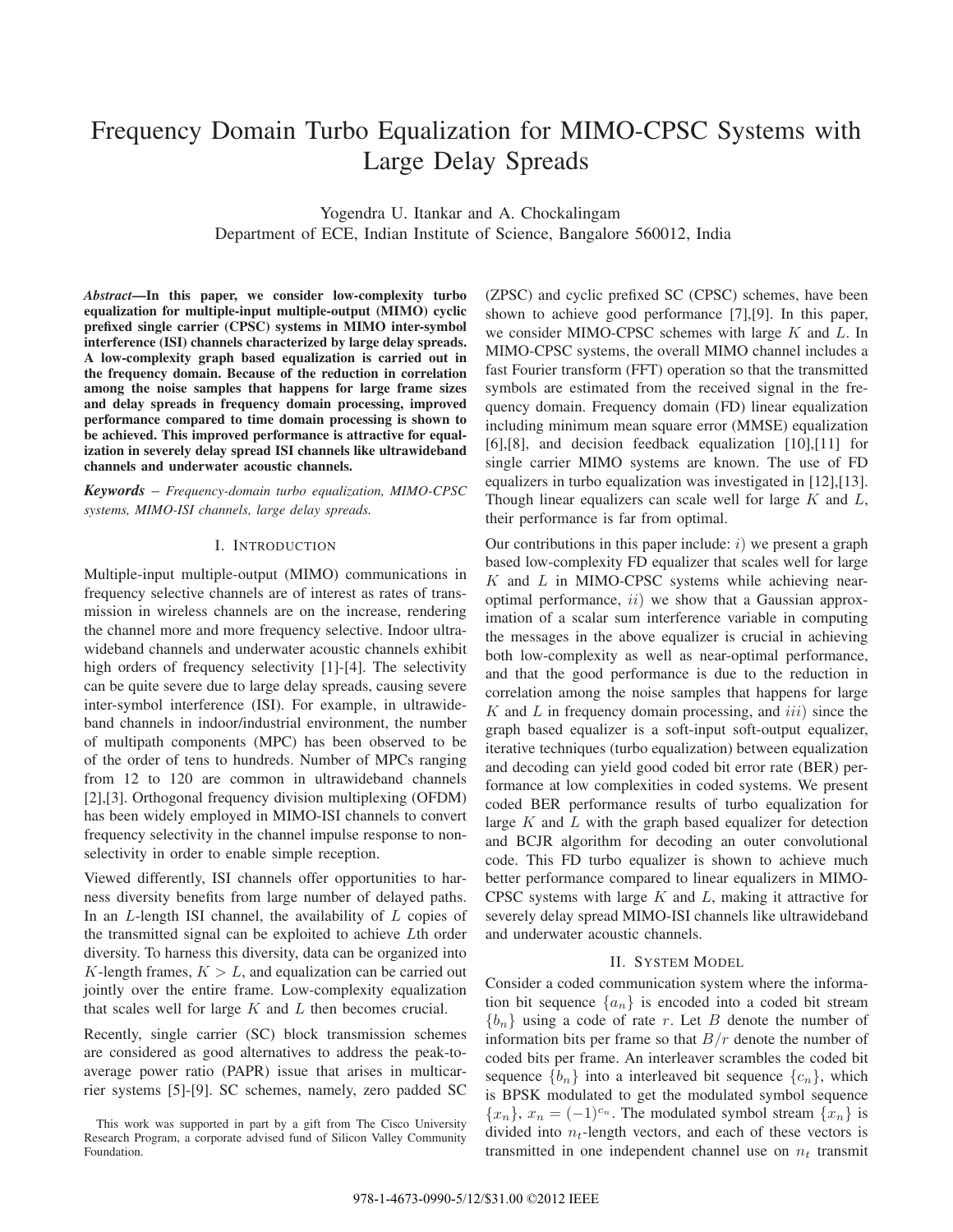antennas using spatial multiplexing. For a frame consisting of  $B/r$  coded bits, the number of data channel uses per frame K is,  $K = B/rn_t$ .

Consider a MIMO channel with  $n_t$  transmit and  $n_r$  receive antennas, where the channel between each pair of transmit and receive antennas is assumed to be frequency selective with L multipath components (MPC). We consider CPSC signaling, where the  $K$  data channel uses are preceded by a cyclic prefix (CP) of length  $L - 1$  channel uses,  $K \ge L$ , so that each frame has a total of  $K' = K + L - 1$  channel uses. Let  $\mathbf{x}_q \in {\{\pm 1\}}^{n_t}$  denote the data symbol vector transmitted in the qth channel use,  $q = 0, 1, \dots, K - 1$ . The CP vectors avoid the inter-frame interference. But there will be ISI within a frame. The received signal vector at time  $q$  can be written as

$$
\mathbf{y}_q = \sum_{l=0}^{L-1} \mathbf{H}_l \mathbf{x}_{q-l} + \mathbf{w}_q, \quad q = 0, \cdots, K-1, \quad (1)
$$

where  $y_q \in \mathbb{C}^{n_r}$ ,  $\mathbf{H}_l \in \mathbb{C}^{n_r \times n_t}$  is the channel gain matrix for the *l*th MPC such that  $H_{j,i}^{(l)}$  denotes the entry on the *j*th row and *i*th column of the  $\mathbf{H}_l$  matrix, i.e.,  $H_{j,i}^{(l)}$  is the channel from *i*th transmit antenna to the *j*th receive antenna on the *l*th MPC. The entries of  $H_l$  are assumed to be i.i.d  $CN(0, 1)$ . It is further assumed that  $H_l$ ,  $l = 0, \dots, L - 1$  remain constant for one frame duration, and vary i.i.d from one frame to the other.  $w_q \in \mathbb{C}^{n_r}$  is the additive white Gaussian noise vector at time  $q$ , whose entries are independent, each with variance  $\sigma^2 = n_t L E_s / \gamma$ , where  $E_s$  is the symbol energy and  $\gamma$  is the average received SNR per received antenna. The CP will render the linearly convolving channel into a circularly convolving one. So, the channel will be multiplicative in frequency domain. Because of the CP, the received signal in frequency domain, for the ith frequency index ( $0 \le i \le K - 1$ ), can be written as

$$
\mathbf{r}_i = \mathbf{G}_i \mathbf{u}_i + \mathbf{v}_i, \tag{2}
$$

 $\sum_{i=1}^{K-1}$ 

where  $\mathbf{r}_i = \frac{1}{\sqrt{2}}$ *K*  $\sum_{n=1}^{K-1}$  $\sum_{q=0}^{n} e^{\frac{-2\pi j q i}{K}} y_q, \ \ \mathbf{u}_i = \frac{1}{\sqrt{N}}$ *K*

where 
$$
\mathbf{r}_i = \frac{1}{\sqrt{K}} \sum_{q=0}^{\infty} e^{\frac{-2\pi \mathbf{j} q i}{K}} \mathbf{y}_q
$$
,  $\mathbf{u}_i = \frac{1}{\sqrt{K}} \sum_{q=0}^{\infty} e^{\frac{-2\pi \mathbf{j} q i}{K}} \mathbf{x}_q$ ,  
\n $\mathbf{v}_i = \frac{1}{\sqrt{K}} \sum_{q=0}^{K-1} e^{\frac{-2\pi \mathbf{j} q i}{K}} \mathbf{w}_q$ ,  $\mathbf{G}_i = \sum_{l=0}^{L-1} e^{\frac{-2\pi \mathbf{j} l i}{K}} \mathbf{H}_l$ , and  $\mathbf{j} = \sum_{l=0}^{K-1} \mathbf{g}_l$ .

 $\sqrt{-1}$ . Stacking the K vectors  $\mathbf{r}_i$ ,  $i = 0, \dots, K - 1$ , we get an equivalent linear vector channel model of the form

$$
\mathbf{r} = \underbrace{\mathbf{G}\mathbf{F}}_{\triangleq \mathbf{H}} \mathbf{x} + \mathbf{v},\tag{3}
$$

where  $\mathbf{r} = [\mathbf{r}_0^T, \mathbf{r}_1^T, \cdots, \mathbf{r}_{K-1}^T]^T$ ,  $\mathbf{x} = [\mathbf{x}_0^T, \mathbf{x}_1^T, \cdots, \mathbf{x}_{K-1}^T]^T$ ,  $\mathbf{v} = [\mathbf{v}_0^T, \mathbf{v}_1^T, \cdots, \mathbf{v}_{K-1}^T]^T$ , **G** is block diagonal matrix with **G**<sub>*i*</sub>'s on its diagonal, i.e., **G** = diag{**G**<sub>0</sub>, **G**<sub>1</sub>,  $\cdots$ , **G**<sub>*K*−1</sub>}, and  $\mathbf{F} = \frac{1}{\sqrt{K}} \mathbf{D}_K \otimes \mathbf{I}_{n_t}$ , where  $\mathbf{D}_K$  is the K-point DFT matrix and ⊗ denotes the Kronecker product.

A graph based soft-input soft-output frequency domain equalizer (presented in Sec. III) computes the log-likelihood ratios (LLRs) of the transmitted symbols, which are de-interleaved and then passed to the outer decoder. The decoder computes the LLRs of the code bits and then passes this information to the equalizer after interleaving. At the equalizer, the LLRs from the outer decoder are used as apriori information to compute the new symbol LLRs which are again passed to the decoder. The equalization and decoding steps are repeated for a certain number of iterations. After the final iteration, the decoder computes the estimate of the information bits.

## III. GRAPH BASED FD EQUALIZATION WITH GAUSSIAN APPROXIMATIONS

In this section, we consider finding the LLRs for symbol  $x_k$  using two types of soft-input soft-output equalizers. One approach is to use a vector Gaussian approximation on the sum interference vector, and the other approach is to use a scalar Gaussian approximation on the scalar sum interference. The vector Gaussian approximation approach, also referred to as the probabilistic data association (PDA) approach [14], approximates the interference-plus-noise (effective noise) vector as a jointly distributed Gaussian random vector. The scalar approach, on the other hand, approximates the effective noise as a scalar Gaussian random variable. The vector approximation approach has high complexity because it involves the inversion of a  $Kn_t \times Kn_t$  matrix resulting in  $O(K^2 n_t^2)$  per-symbol complexity. Whereas, the scalar approximation approach does not need the above matrix inversion, and needs the computation of only the mean and variance in closed-form that requires only  $O(Kn_t)$  persymbol complexity. Even with one order less complexity, the scalar approach achieves performance which is very close to that of the vector approach (we will see this in Fig. 2). A more detailed presentation of the above two approaches follow.

For simplicity of exposition, here we consider a single transmit and single receive antenna system with  $L$ -tap frequency selective channel (a similar treatment follows for MIMO case, and indeed the results in Section IV are for MIMO case). The **G** matrix in (3) is a  $K \times K$  diagonal matrix made from the K-point DFT of the channel impulse response. The effective channel matrix is  $H = GF$ , where **F** is  $K \times K$  DFT matrix.

*Vector approximation:* Consider the vector approximation approach. Let us consider an arbitrary symbol  $x_k$ . Using (3), we have

$$
\mathbf{r} = \mathbf{h}_k x_k + \underbrace{\sum_{j=0, j \neq k}^{K-1} \mathbf{h}_j x_j + \mathbf{v}}_{\mathbf{v}_k}, \tag{4}
$$

where  $h_k$  is the kth column of **H** and  $v_k$  is the effective noise vector. Writing  $h_j = Gf_j$ , we have

$$
\mathbf{v}_k = \mathbf{G} \Big( \sum_{j=0, j \neq k} \mathbf{f}_j x_j \Big) + \mathbf{v},\tag{5}
$$

where  $f_j$  is the *j*th column of FFT matrix **F**. Assuming independent data symbols, each entry of  $v_k$  is a sum of  $K-1$  independent random variables. For large K, the pdf of each entry of  $v_k$  may be approximated by a complex Gaussian distribution so that  $v_k$  approximates a jointly Gaussian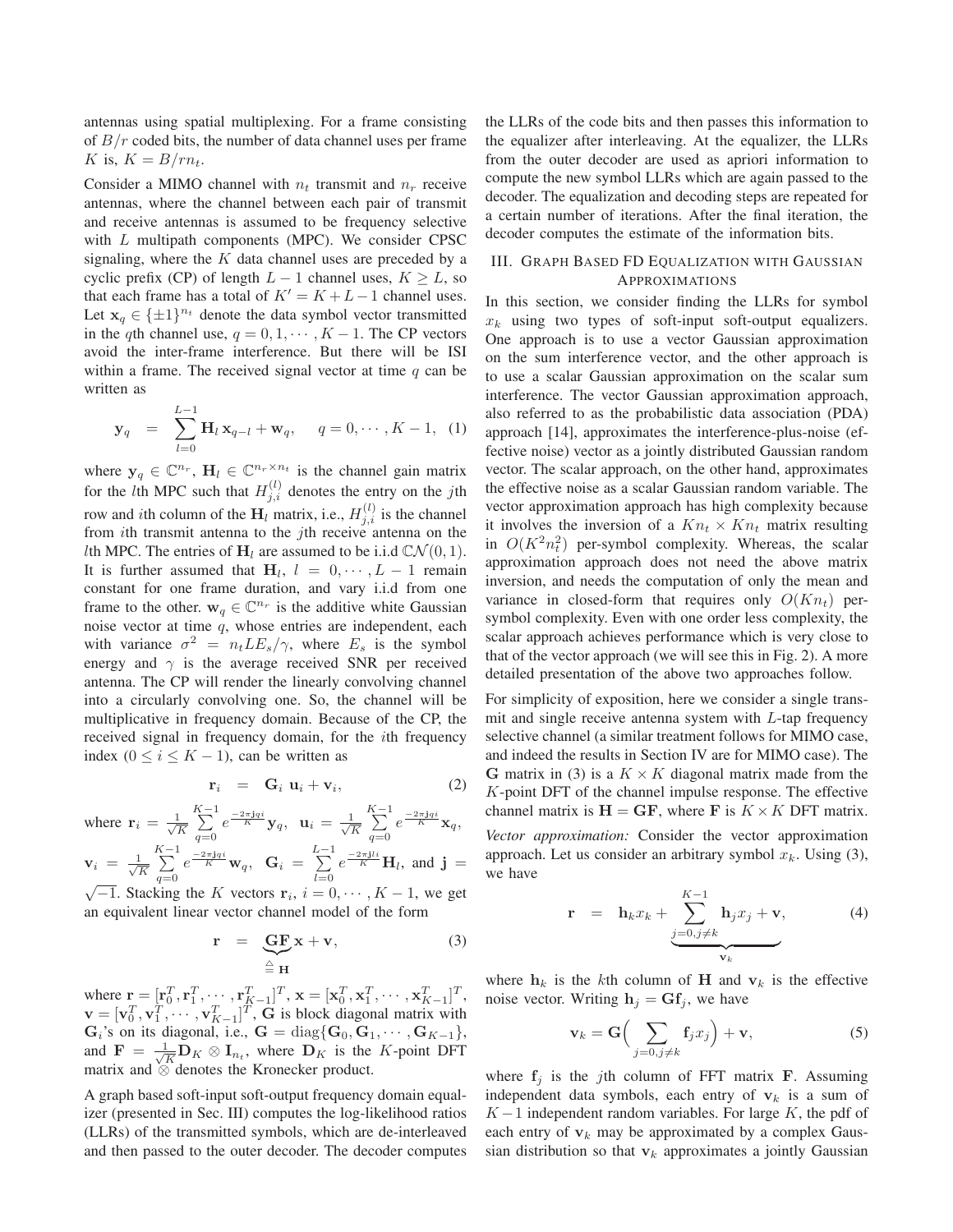distributed random vector with mean vector  $\mu_k$ , covariance matrix  $\Sigma_k$ , and pseudo-covariance matrix  $M_k$ :

$$
\mu_k = \mathbf{G} \Big( \sum_{j=0, j \neq k}^{K-1} \mathbb{E}(x_j) \mathbf{f}_j \Big), \tag{6}
$$

$$
\Sigma_k = \mathbf{G} \Big( \sum_{j=0, j \neq k}^{K-1} \text{var}(x_j) \mathbf{f}_j \mathbf{f}_j^H \Big) \mathbf{G}^H + \sigma^2 \mathbf{I}_K, \quad (7)
$$

$$
\mathbf{M}_{k} = \mathbf{G} \Big( \sum_{j=0, j \neq k}^{K-1} \mathbb{E}(x_{j} x_{j}^{T}) \mathbf{f}_{j} \mathbf{f}_{j}^{T} \Big) \mathbf{G}^{T}.
$$
 (8)

The algorithm to find the LLR for  $x_k$  is iterative in nature. In the first iteration,  $P(x_i) = 0.5$ ,  $\forall$  *j*. For other iterations, the symbol LLRs computed in the previous iteration are used in (6), (7) and (8). The probability density function the  $2K$ dimensional real noise vector  $\tilde{\mathbf{v}}_k = [(\mathcal{R}(\mathbf{v}_k))^T (\mathcal{I}(\mathbf{v}_k))^T]^T$ is given by

$$
p(\widetilde{\mathbf{v}}_k) \propto \exp\left\{ \frac{- (\widetilde{\mathbf{v}}_k - \widetilde{\boldsymbol{\mu}}_k)^T \widetilde{\boldsymbol{\Gamma}}_k^{-1} (\widetilde{\mathbf{v}}_k - \widetilde{\boldsymbol{\mu}}_k)}{2} \right\},\qquad(9)
$$

where the mean vector  $\tilde{\mu}_k = [(\mathcal{R}(\mu_k))^T (\mathcal{I}(\mu_k))^T]^T$  and covariance matrix

$$
\widetilde{\mathbf{\Gamma}}_k = \frac{1}{2} \begin{bmatrix} \mathcal{R}(\mathbf{\Sigma}_k + \mathbf{M}_k) & \mathcal{I}(-\mathbf{\Sigma}_k + \mathbf{M}_k) \\ \mathcal{I}(\mathbf{\Sigma}_k + \mathbf{M}_k) & \mathcal{R}(\mathbf{\Sigma}_k - \mathbf{M}_k) \end{bmatrix} . (10)
$$

The log-likelihood for symbol  $x_k$  is then given by

$$
L_E(x_k) = \ln \frac{P(\widetilde{\mathbf{r}}|x_k = +1)}{P(\widetilde{\mathbf{r}}|x_k = -1)} = \ln \frac{P(\widetilde{\mathbf{v}}_k = \widetilde{\mathbf{r}} - \mathbf{h}_k)}{P(\widetilde{\mathbf{v}}_k = \widetilde{\mathbf{r}} + \widetilde{\mathbf{h}}_k)}, \quad (11)
$$

where  $\widetilde{\mathbf{r}} = [(\mathcal{R}(\mathbf{r}))^T (\mathcal{I}(\mathbf{r}))^T]^T$ ,  $\mathbf{h}_k = [(\mathcal{R}(\mathbf{h}_k))^T (\mathcal{I}(\mathbf{h}_k))^T]^T$ The main computational complexity of (9) comes from the inversion of the  $2K \times 2K$  covariance matrix. The LLR for symbol  $x_k$  computed in (11) is used to obtain LLR for other symbols  $\{x_i, j \neq k\}$  in the next iteration. This is repeated for a certain number of iterations, at the end of which symbol decisions are made.

*Scalar approximation:* Next, consider the scalar approximation approach. We will treat each entry of the observation vector **r** as a factor node and each transmitted symbol  $x_k$  as a variable node in a factor graph. Factor node r*<sup>i</sup>* is connected to variable node  $x_k$  if  $h_{ik} \neq 0$ , where  $h_{ik}$  is the  $(i, k)$ th element of matrix **H**. Given a factor graph, the LLR for  $x_k$ can be found by combining the messages from the connected factor nodes. The received signal  $r_i$  (*i*th element of **r**) can be written as

$$
r_i = h_{ik}x_k + \sum_{j=0, j \neq k}^{K-1} h_{ij}x_j + v_i.
$$
 (12)

When computing the message from the *i*th observation node to the kth variable node, we make the following scalar Gaussian approximation of the interference:

$$
r_i = h_{ik}x_k + \underbrace{\sum_{j=0,j\neq k}^{K-1} h_{ij}x_j + v_i}_{\triangleq z_{ik}},
$$
 (13)

where the scalar interference-plus-noise term,  $z_{ik}$ , is modeled as  $\mathbb{C}\mathcal{N}(\mu_{z_{ik}}, \sigma^2_{z_{ik}})$  with

$$
\mu_{z_{ik}} = \sum_{j=0, j \neq k}^{K-1} h_{ij} \mathbb{E}(x_j), \tag{14}
$$

$$
\sigma_{z_{ik}}^2 = \sum_{j=0, j \neq k}^{K-1} |h_{ij}|^2 \operatorname{var}(x_j) + \sigma^2.
$$
 (15)

Note that  $z_{ik}$  and  $\mu_{z_{ik}}$  are the *i*th elements of column vectors  $\mathbf{v}_k$  and  $\boldsymbol{\mu}_k$ , respectively, in the vector approximation approach. Also,  $\sigma_{z_{ik}}^2$  is the *i*th element on the diagonal of  $\Sigma_k$ in the vector approach. The LLR of symbol  $x_k$  at observation node *i*, denoted by  $\Lambda_i^k$ , can be written as

$$
\Lambda_i^k = \ln \frac{P(r_i | \mathbf{H}, x_k = 1)}{P(r_i | \mathbf{H}, x_k = -1)} = \frac{4 \Re \left( h_{ik}^*(r_i - \mu_{z_{ik}}) \right)}{\sigma_{z_{ik}}^2}.
$$
 (16)

The LLR values computed at the observation nodes are passed to the variable nodes. The message passed from the variable node  $x_k$  to factor node  $r_i$ , denoted by  $m_k^i$ , is computed as

$$
\mathbf{m}_k^i = \sum_{l=0, l \neq i}^{K-1} \Lambda_l^k.
$$
 (17)

The probability  $p(x_k = +1)$  at factor node i, denoted by  $p_i^{k+}$ , is computed as

$$
p_i^{k+} = \frac{\exp(\mathbf{m}_k^i)}{1 + \exp(\mathbf{m}_k^i)}.
$$
 (18)

This message passing is carried out for a certain number of iterations. Finally, the LLR for  $x_k$  is computed as

$$
L_E(x_k) = \sum_{i=0}^{K-1} \Lambda_i^k.
$$
 (19)

In uncoded systems, symbols are detected as  $\hat{x}_k$  = sgn  $(L_E(x_k))$ . In coded systems,  $L_E(x_k)$ 's are deinterleaved and passed to the decoder.

The approximation of interference as scalar Gaussian in (13) greatly simplifies the computation of messages. Note that there is no need for covariance matrix inversion in this approach. Also, a naive implementation of (16) would require a summation over  $K - 1$  variable nodes for each message. However, the summation over  $K - 1$  variables in (14) can be written in the form  $\sum_{j=0}^{K-1} h_{ij} \mathbb{E}(x_j) - h_{ik} \mathbb{E}(x_k)$ , where the computation of the full summation from  $j = 1$  to K (which is independent of the variable index k) requires  $K - 1$ additions. In addition, one subtraction operation for each  $k$ is required. The makes the per-symbol complexity order for computing (14) to be only  $O(K)$ . A similar argument holds for computation of the variance in (15). Likewise, a similar rewriting of the summation in (17) leads to an overall persymbol complexity of the algorithm to be only  $O(K)$ .

*Vector versus scalar approximation:* In the scalar approximation approach, the effective noise samples, z*ik*'s, are assumed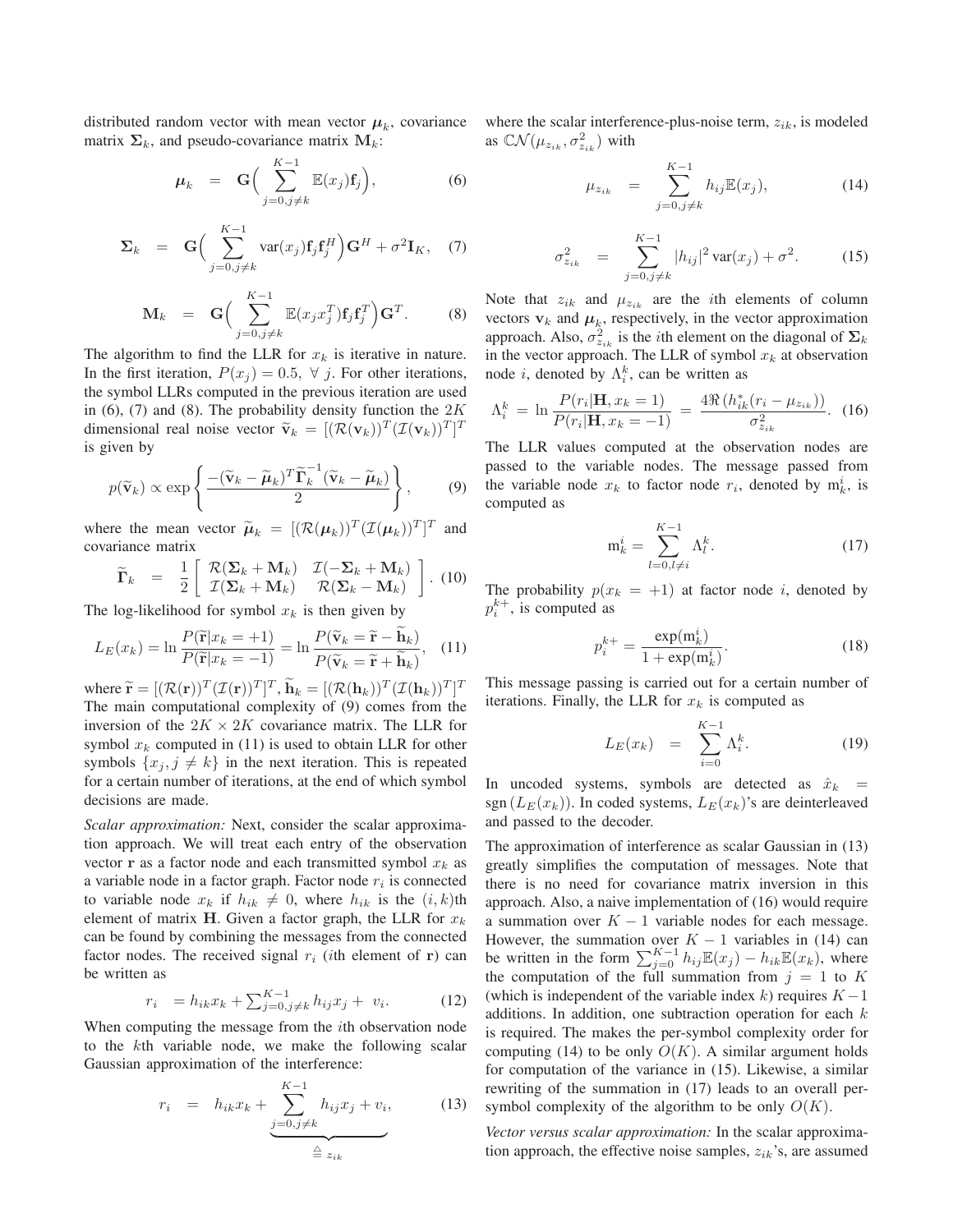to be circularly symmetric r.v's. Now, substituting  $M_k = 0$ in (10) in the vector approximation approach, we get

$$
\widehat{\Gamma}_k = \frac{1}{2} \left[ \begin{array}{cc} \mathcal{R}(\Sigma_k) & \mathcal{I}(-\Sigma_k) \\ \mathcal{I}(\Sigma_k) & \mathcal{R}(\Sigma_k) \end{array} \right]. \tag{20}
$$

If we neglect the off-diagonal elements of  $\hat{\mathbf{\Gamma}}_k$ , then we have

$$
\overline{\Gamma}_k = \frac{1}{2} \text{diag}\left\{\sigma_{z_{0k}}^2, \cdots, \sigma_{z_{(K-1)k}}^2, \sigma_{z_{0k}}^2, \cdots, \sigma_{z_{(K-1)k}}^2\right\}.
$$
 (21)

Substituting  $\Gamma_k = \Gamma_k$  in (9) to compute the LLR for symbol  $x_k$  according to (11), we get

$$
L_E(x_k) = 4 \sum_{i=0}^{K-1} \frac{h_{ik}^*(r_i - \mu_{z_{ik}})}{\sigma_{z_{ik}}^2},
$$
 (22)

which turns out to be the same as (19) in the scalar approach. Hence, the scalar approximation approach essentially amounts to the vector approximation by forcing the pseudocovariance matrix and off-diagonal elements in  $\Gamma_k$  to zero. When K and L are small, the off-diagonal elements in  $\Gamma_k$  are significant (see Fig. 1(a), where  $L = 2$ ,  $K = 10$ ). However, for large  $K$  and  $\overline{L}$ , these elements become small<sup>1</sup> (see Fig. 1(b), where  $L = 20, K = 100$ , indicating a reduction in the correlation between the effective noise samples for large  $K$  and  $L$ . Therefore, the loss in performance due to ignoring the off-diagonal terms in the scalar approach for large  $K$  and  $L$  is expected to be small compared to the vector approximation approach where the off-diagonal terms are not ignored. This is confirmed by the simulated BER plots shown in Fig. 2, where the performance of both vector as well as scalar approximation approaches are found to be very close for  $L = 20$ ,  $K = 128$ . Also, this performance is seen to be very close to the matched filter bound indicating nearoptimal performance. So, we can see that the scalar approach is attractive on two counts compared to the vector approach: 1) ignoring the off-diagonal elements in the covariance matrix reduces the complexity by an order, and 2) the resulting performance loss due to ignoring the off-diagonal elements can be insignificant for large  $K$  and  $L$ . We further note that a scalar interference approximation has been done in 'time domain (TD)' in [15]. However, the effective noise samples there are correlated (see Fig.  $1(c)$ ), which results in degraded error performance (as can be seen in Fig. 2).

#### IV. FD TURBO EQUALIZATION PERFORMANCE

We evaluated the coded BER performance of the turbo equalization scheme which uses the graph based FD equalizer

$$
\Sigma_k = E_s \mathbf{G} \Big( \sum_{j=0,j\neq k}^{K-1} \mathbf{f}_j \mathbf{f}_j^H \Big) \mathbf{G}^H + \sigma^2 \mathbf{I}_K
$$
  
=  $E_s \mathbf{G} \mathbf{G}^H + \sigma^2 \mathbf{I}_K - E_s \mathbf{G} \mathbf{f}_k \mathbf{f}_k^H \mathbf{G}^H.$ 

The  $(i, j)$ th element of the matrix  $\mathbf{f}_k \mathbf{f}_k^H$  is  $\frac{1}{K} \omega^{(i-j)k}$  where,  $\omega = e^{\frac{2\pi \sqrt{-1}}{K}}$ . The magnitude of off-diagonal terms in the covariance matrix contributed by  $\mathbf{G} \mathbf{f}_k \mathbf{f}_k^H \mathbf{G}^H$  become smaller as K increases.



Fig. 1. Normalized covariance a) between 10th element of  $\tilde{v}_5$  and other elements of  $\tilde{v}_5$  for  $I = 2$ ,  $K = 10$  in fractuary density b) between elements of  $\tilde{v}_5$  for  $L = 2$ ,  $K = 10$  in frequency domain, b) between 100th element of  $\tilde{v}_{30}$  and other elements of  $\tilde{v}_{30}$  for  $L = 20$ ,  $K = 100$  in<br>frequency domain, a) hetween 100th element of  $\tilde{v}_{30}$ , and other elements of frequency domain, c) between 100th element of  $\tilde{w}_{30}$  and other elements of  $\widetilde{w}_{30}$  for  $L = 20$ ,  $K = 100$  in time domain. Uniform power delay profile, **BPSK.** 



Fig. 2. Uncoded BER performance in single-input single-output CPSC system with  $L = 20$ ,  $K = 128$ , uniform power delay profile: i) vector approximation approach in FD, 5 iterations,  $ii)$  scalar approximation approach in FD, 5 iterations, iii) scalar approximation approach in TD, 5 iterations, and iv) performance of matched filter receiver with no ISI, BPSK.

(scalar approximation) presented in the previous section as the component equalizer and BCJR algorithm as the component decoder. A rate-1/2 convolutional code given by the generator  $(1 + D^2, 1 + D + D^2)$  is used as the outer code. Random interleaver with  $S = 8$  is used. We simulated the coded BER performance in a  $4 \times 4$  MIMO system with  $n_t = n_r = 4$ ,  $L = 20$ ,  $K = 128$  with CPSC signaling. We also compare the performance of the MIMO-CPSC scheme with that of the MIMO-OFDM scheme under the same system parameter settings. Figure 3 shows the coded BER performance plots, where 'Type B' receiver [16] denotes graph based FD equalization followed by decoding without any turbo iteration, and 'Type C' receiver [16] denotes the turbo equalization scheme where multiple iterations between graph based FD equalization and decoding are carried out. In case of MIMO-OFDM, the component equalization is

<sup>&</sup>lt;sup>1</sup>An analytical explanation for such small off-diagonal terms for large  $K$ is as follows. In the first iteration,  $\mathbb{E}(x_i) = 0$ ,  $var(x_i) = E_s$ , Using (7), we have